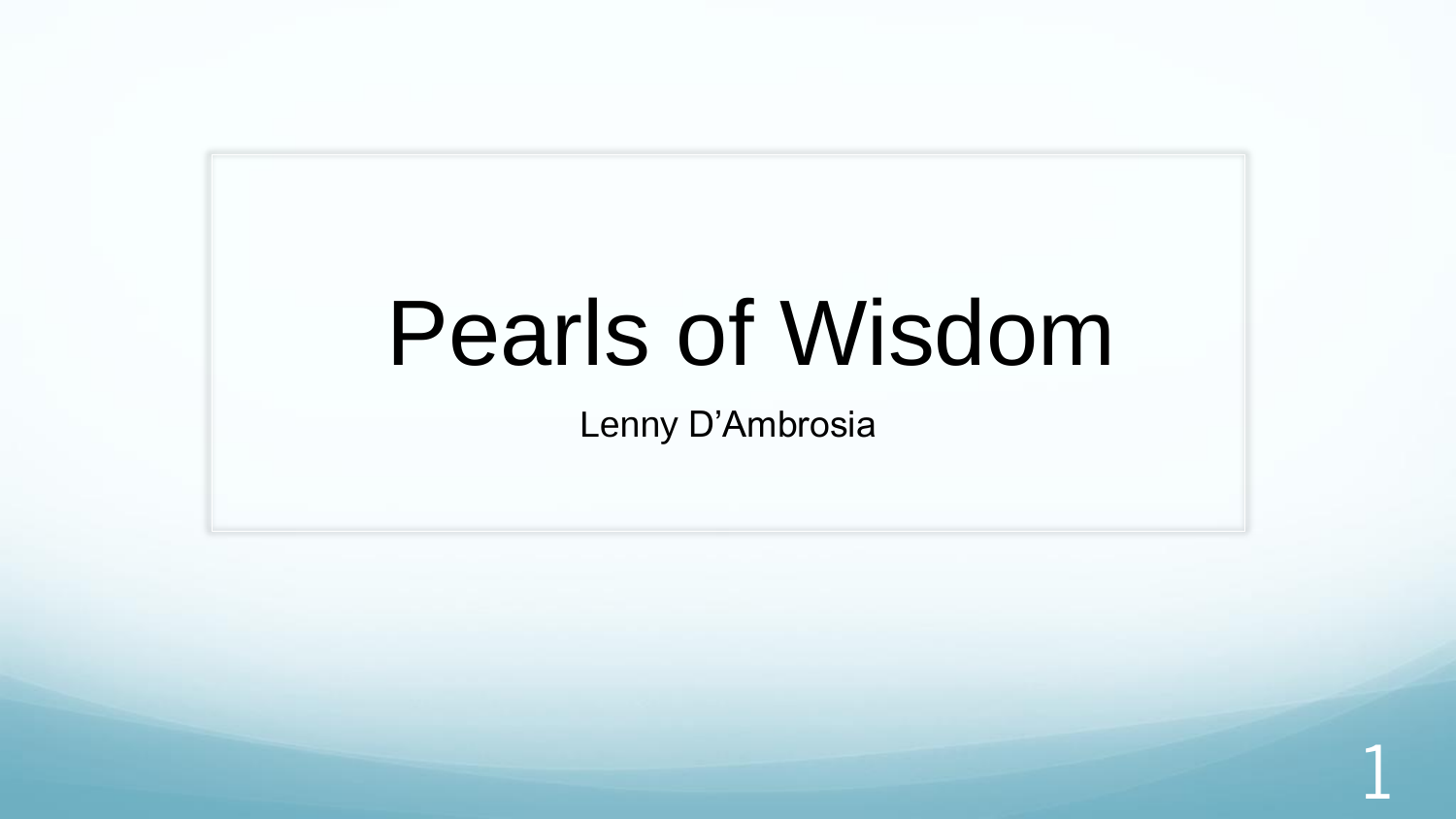## **James 1:19-20**

- <sup>19</sup>*This* you know, my beloved brethren. But
- e**veryone** must be **quick to hear**, **slow to**
- **speak** *and* **slow to anger**;
- <sup>20</sup> for the anger of man does not achieve the righteousness of God.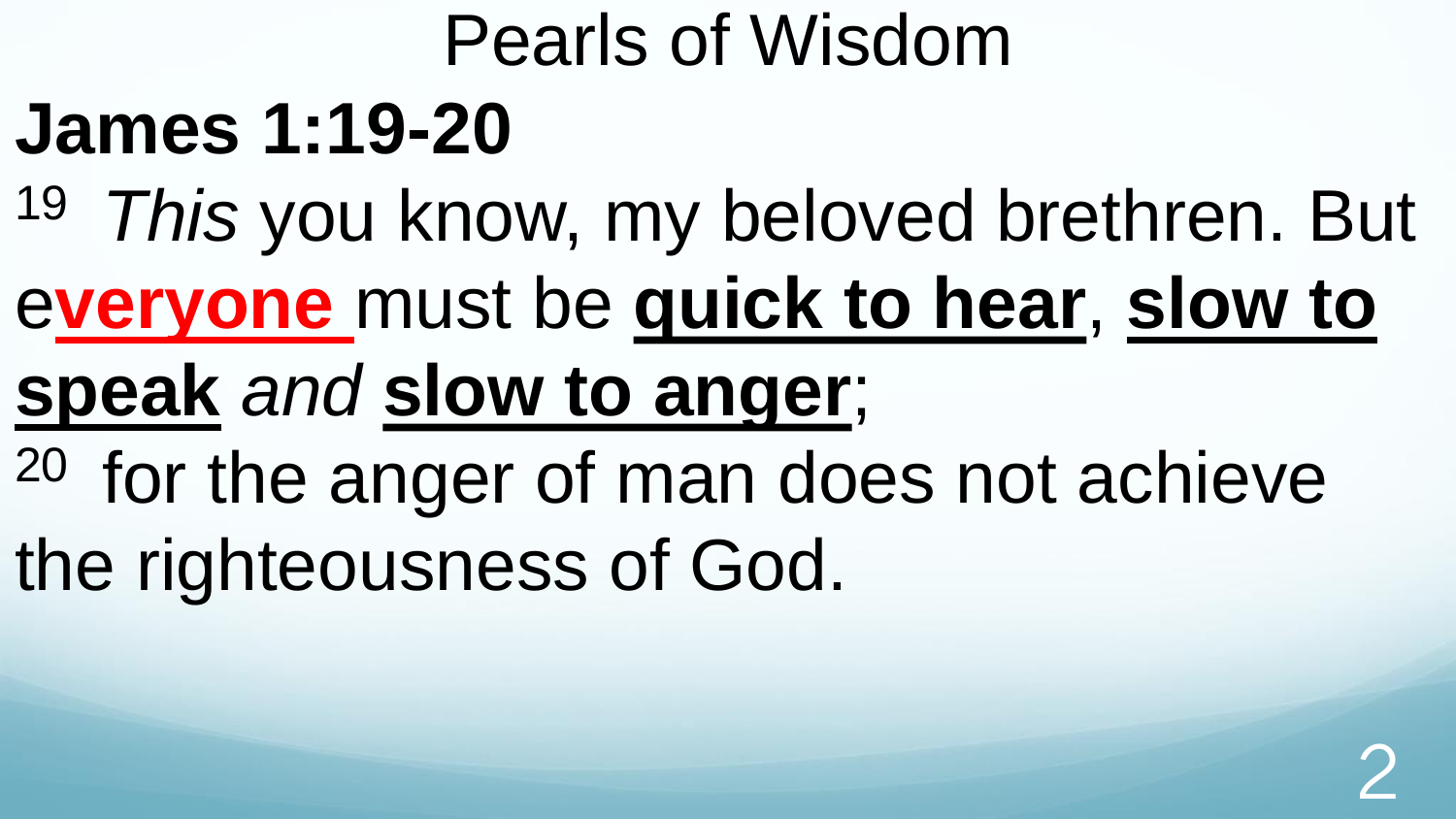A. Swift to Hear B. Slow to Speak C. Slow to Anger

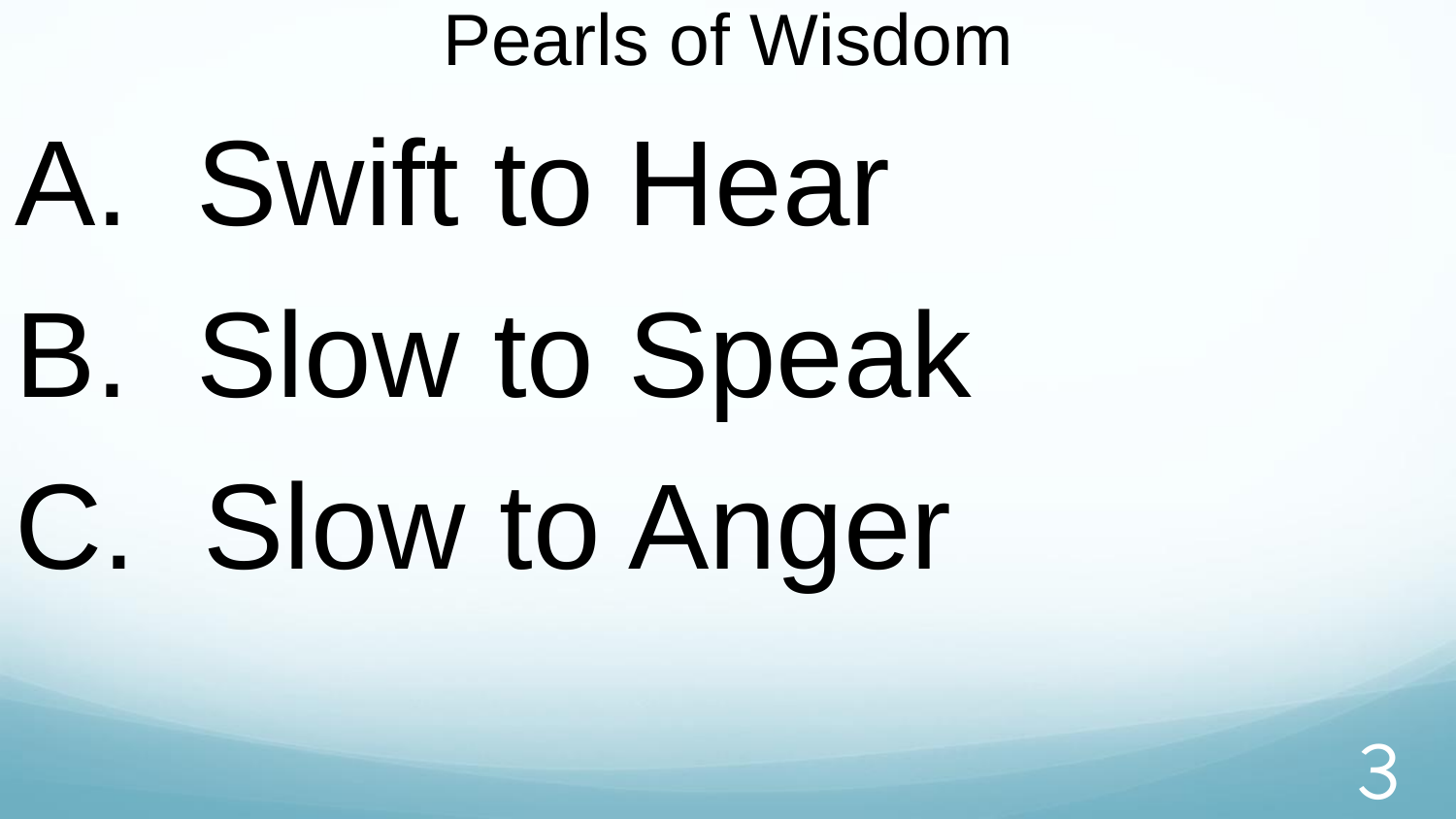## **A. Swift to Hear**

1. People are called upon to listen attentively to God's word, to his Son and also to words of wisdom.

2. Christians must not only listen to God's word but also put it into practice.

3. Those who refuse to listen to God's word or to correction are condemned. 4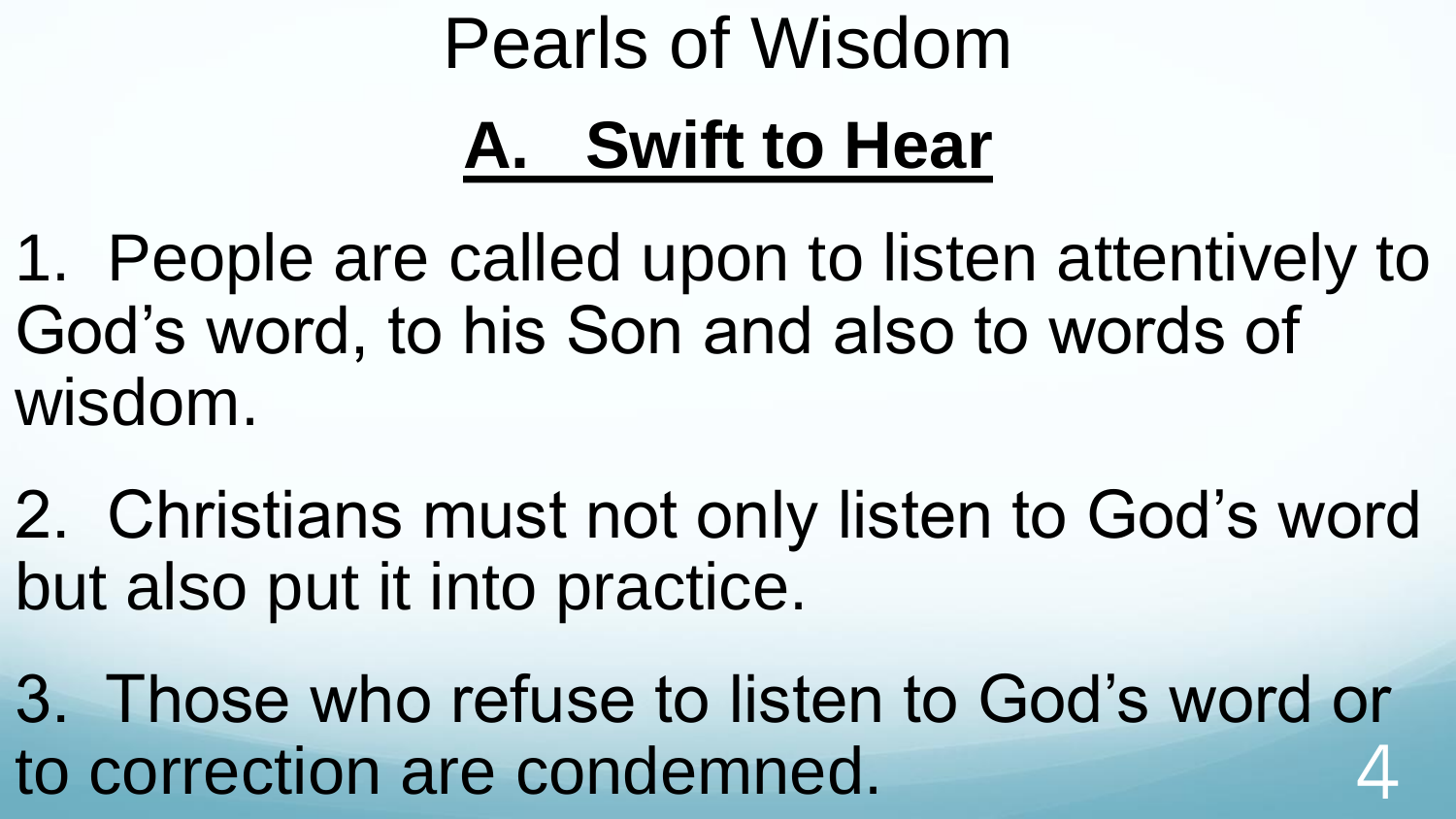### **I. The importance of listening 1. To God's word and his spokesmen**

#### **Psalm 81:8**

**8** "Hear, O My people, and I will admonish you; O Israel, if you would listen to Me!

#### **Acts 2:14**

**14** But Peter, taking his stand with the eleven, raised his voice and declared to them: "Men of Judea and all you who live in Jerusalem, let this be known to you and give heed to my words.

#### **Acts 13:16**

**16** Paul stood up, and motioning with his hand said, "Men of Israel, and you who fear God, listen: 5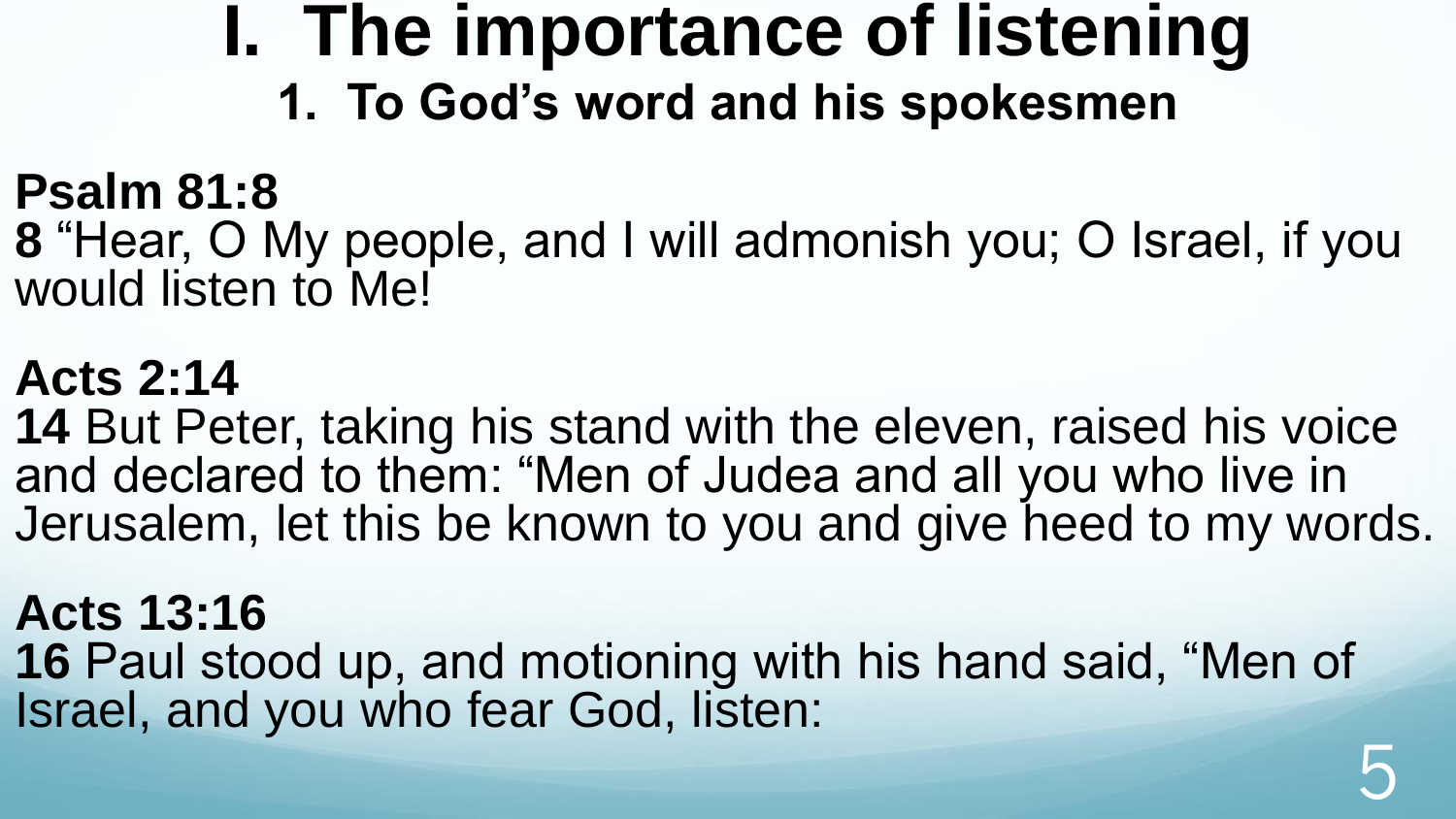## **I. The importance of listening 2. To Jesus Christ**

### **Matthew 17:5**

**5** While he was still speaking, a bright cloud overshadowed them, and behold, a voice out of the cloud said, "This is My beloved Son, with whom I am well-pleased; listen to Him!"

### **John 10:27**

**27** "My sheep hear My voice, and I know them, and they follow Me;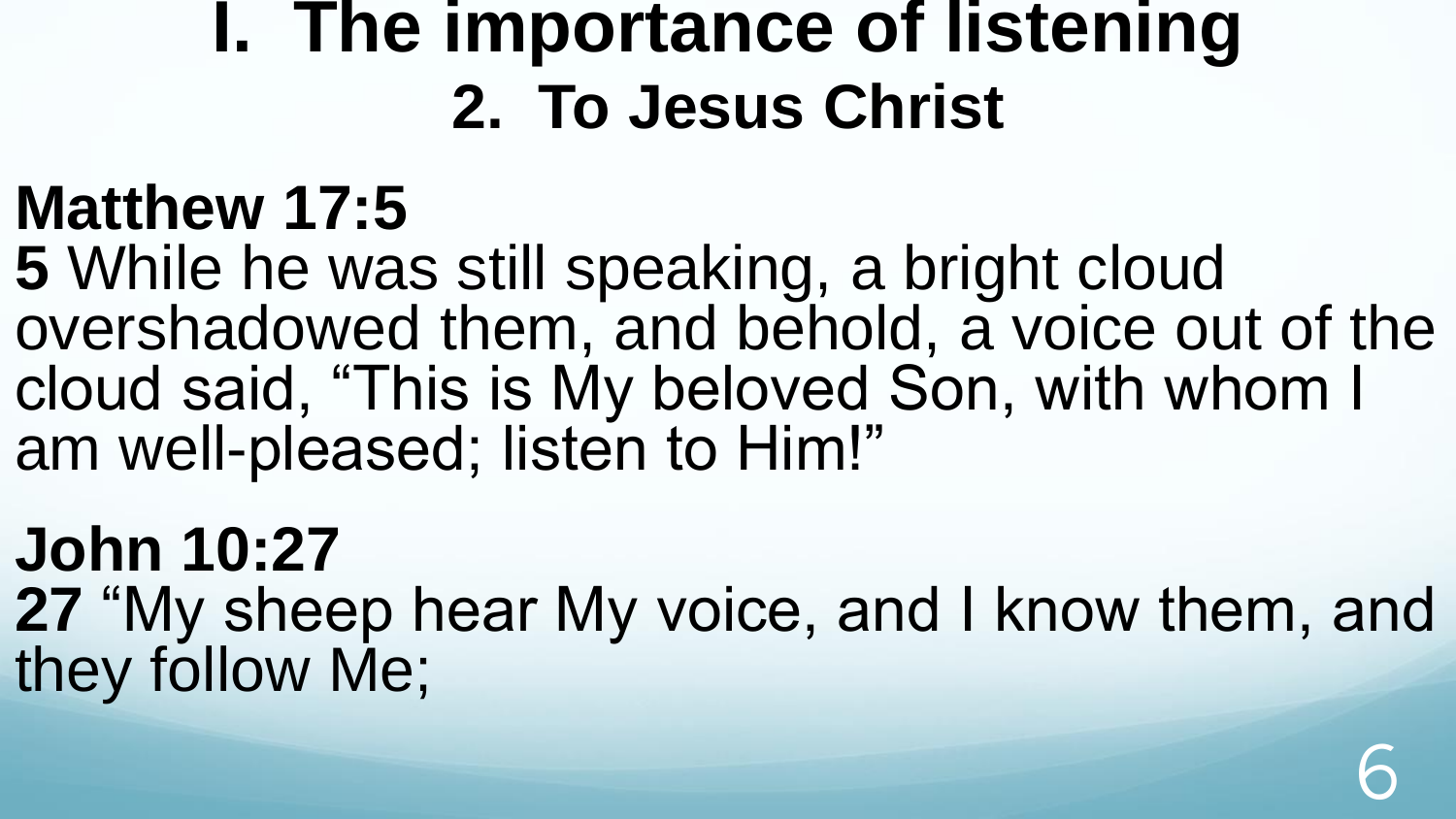## I**. The importance of listening 3. To words of wisdom**

## **Proverbs 19:20**

**20** Listen to counsel and accept discipline, That you may be wise the rest of your days.

## **James 2:5**

**5** Listen, my beloved brethren: did not God choose the poor of this world to be rich in faith and heirs of the kingdom which He promised to hose who love Him?

7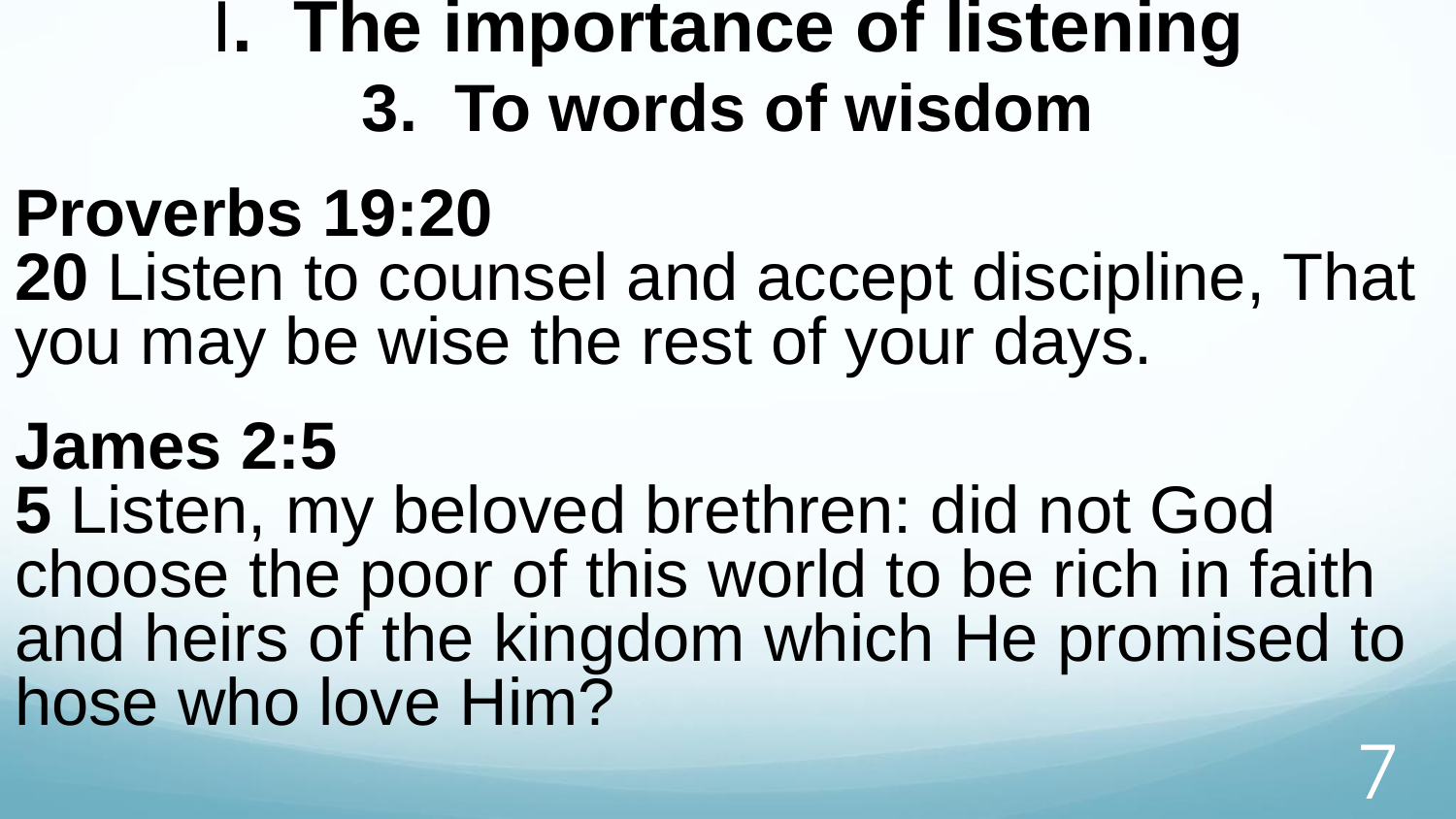**4. Believers should not listen to false prophets or ungodly suggestions**

### **Jeremiah 27:9**

**9** "But as for you, do not listen to your prophets, your diviners, your dreamers, your soothsayers or your sorcerers who speak to you, saying, 'You will not serve the king of Babylon.'

### **1 John 4:1**

**1** Beloved, do not believe every spirit, but test the spirits to see whether they are from God, because many false prophets have gone out into the world.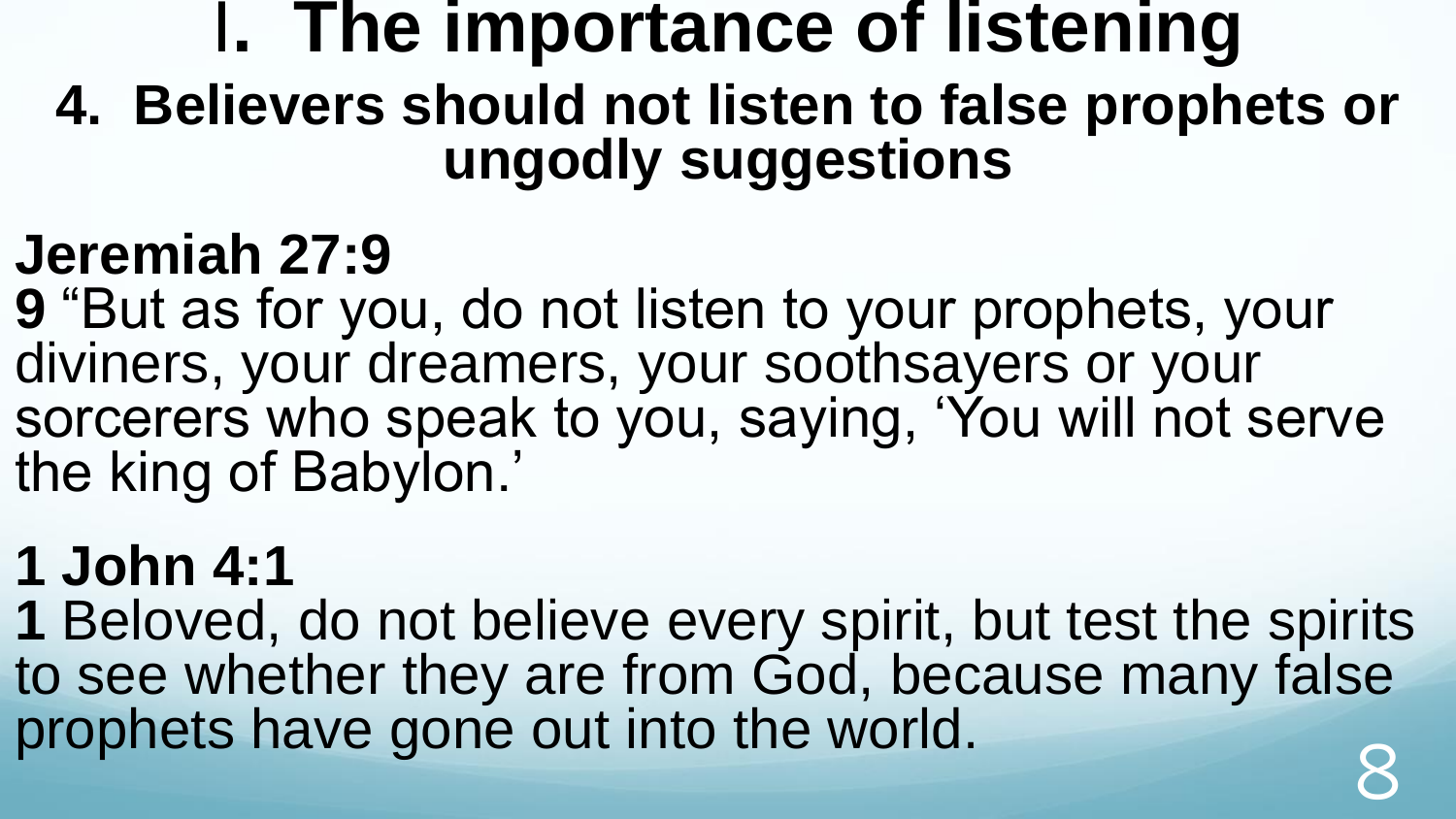**5. The wicked refuse to listen to God** 

### **Jeremiah 7:13**

<sup>13</sup> "And now, because you have done all these things," declares the LORD, "and I spoke to you, rising up early and speaking, but you did not hear, and I called you but you did not answer,

#### **Jeremiah 17:23**

<sup>23</sup> "Yet they did not listen or incline their ears, but stiffened their necks in order not to listen or take correction.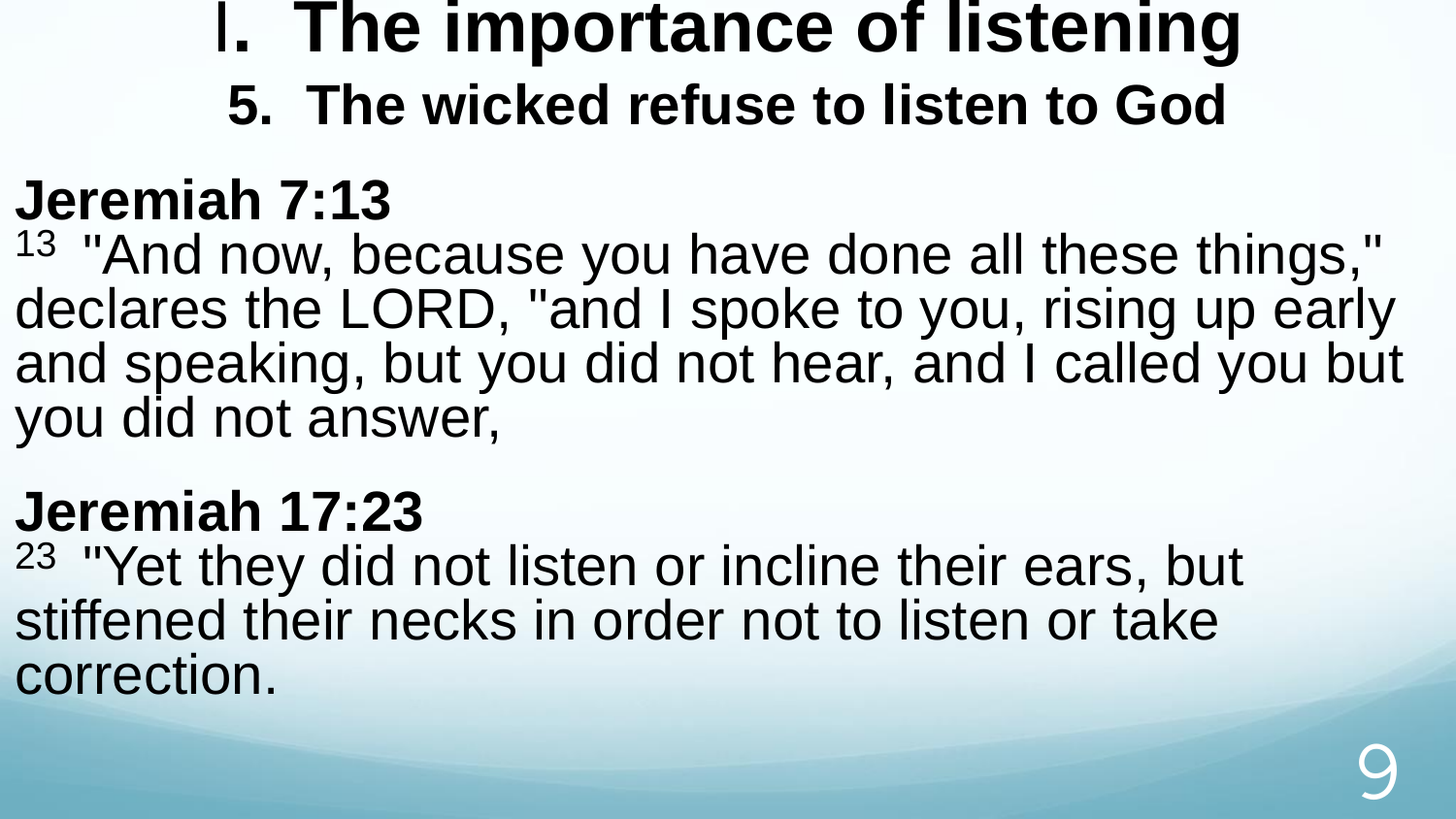### **I. The importance of listening 6. Those who refuse to listen to correction are condemned**

#### **Matthew 18:15–17**

**15** "If your brother sins, go and show him his fault in private; if he listens to you, you have won your brother. **16** "But if he does not listen to you, take one or two more with you, so that BY THE MOUTH OF TWO OR THREE WITNESSES EVERY FACT MAY BE CONFIRMED. **17** "If he refuses to listen to them, tell it to the church; and if he refuses to listen even to the church, let him be to you as a Gentile and a tax collector.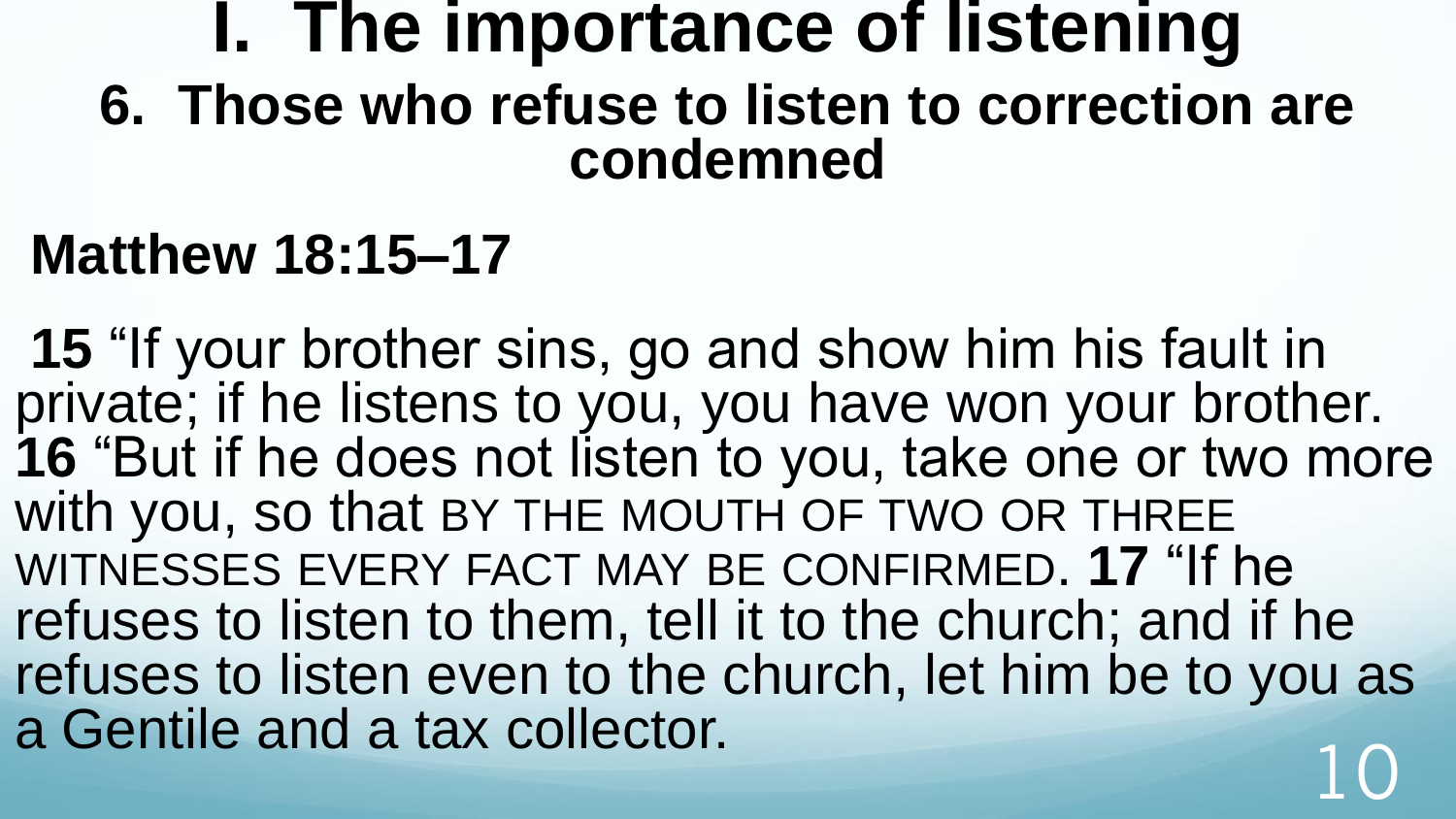## **I. The importance of listening 7. God's people must not only listen to God's word but also put it into practice**

## **James 1:22–24**

**22** But prove yourselves doers of the word, and not merely hearers who delude themselves. **23** For if anyone is a hearer of the word and not a doer, he is like a man who looks at his natural face in a mirror; **24** for once he has looked at himself and gone away, he has immediately forgotten what kind of person he was.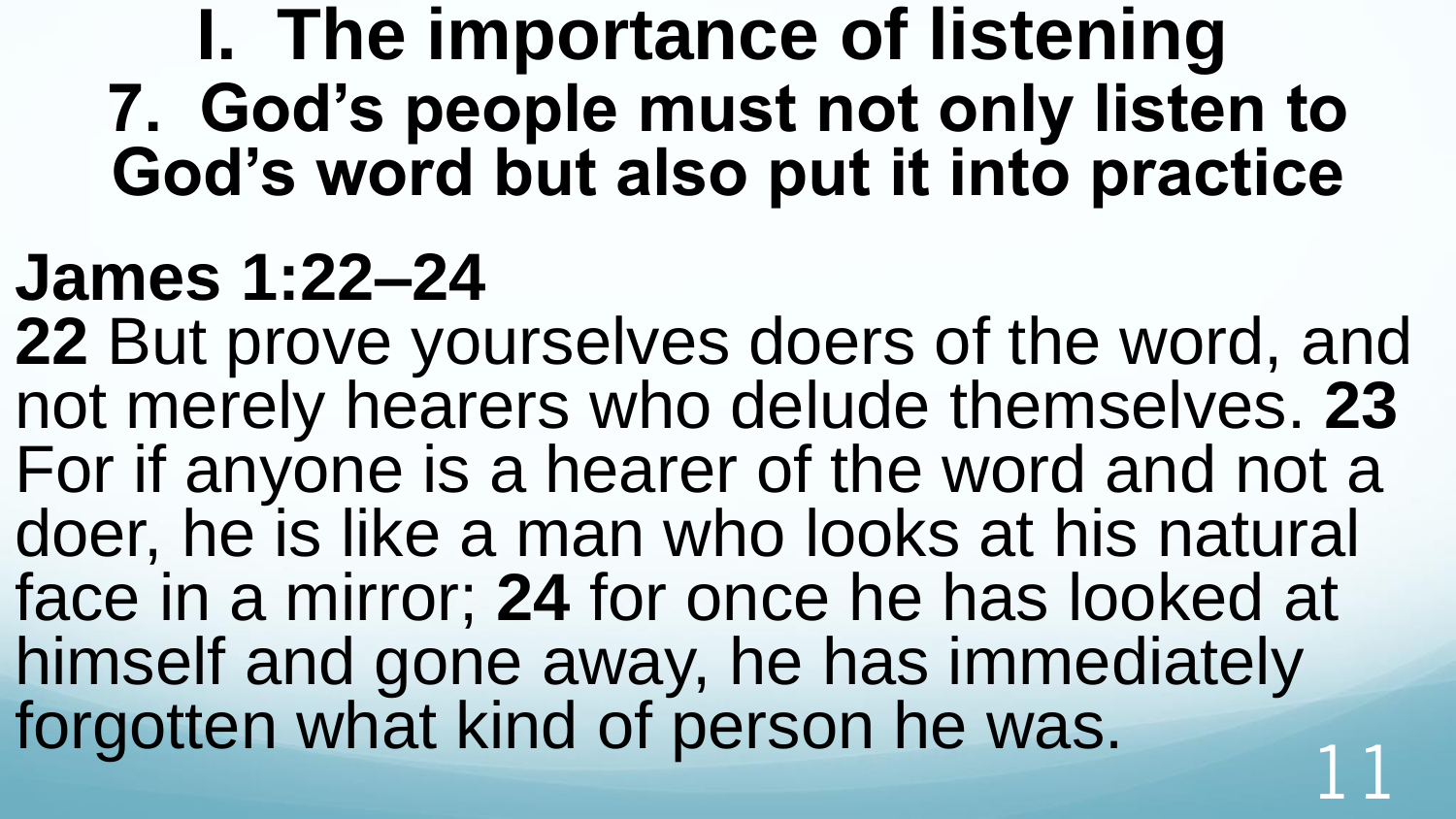### **I. The importance of listening 8. Examples of Listening**

#### **a. Sarah was listening at the tent Door.**

#### **Genesis 18:7-10**

<sup>7</sup>Abraham also ran to the herd, and took a tender and choice calf and gave *it* to the servant, and he hurried to prepare it. <sup>8</sup> He took curds and milk and the calf which he had prepared,

and placed *it* before them; and he was standing by them under the tree as they ate.

<sup>9</sup> Then they said to him, "Where is Sarah your wife?" And he said, "There, in the tent."

 $10$  He said, "I will surely return to you at this time next year; and behold, Sarah your wife will have a son." And **Sarah was listening at the tent door**, which was behind him.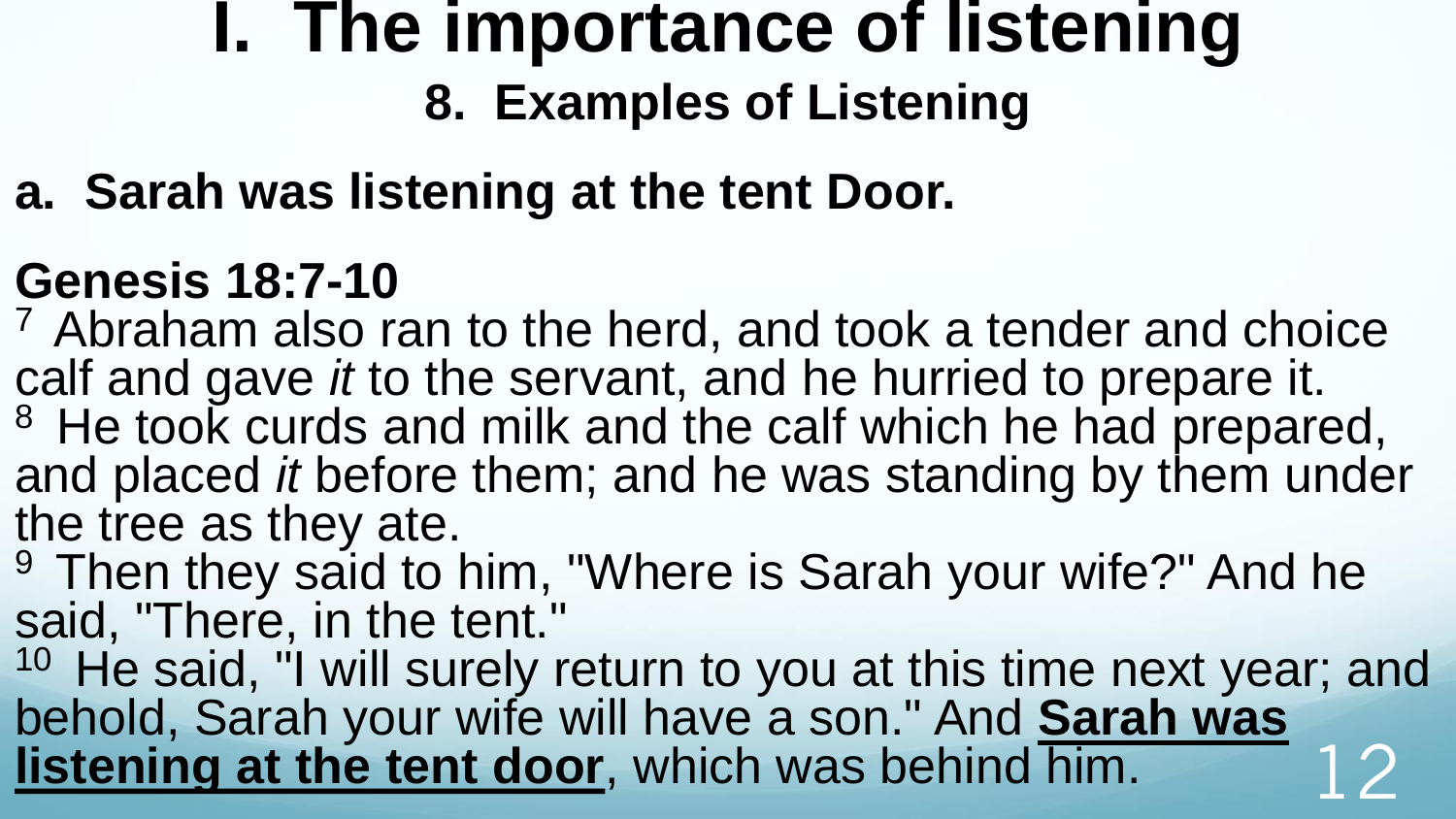#### **b. Samuel listened to God**

#### **1 Samuel 3:7-10**

<sup>7</sup> Now Samuel did not yet know the LORD, nor had the word of the LORD yet been revealed to him.

<sup>8</sup> So the LORD called Samuel again for the third time. And he arose and went to Eli and said, "Here I am, for you called me." Then Eli discerned that the LORD was calling the boy. <sup>9</sup> And Eli said to Samuel, "Go lie down, and it shall be if He calls you, that you shall say, 'Speak, LORD, for Your servant is listening.'" So Samuel went and lay down in his place. <sup>10</sup> Then the LORD came and stood and called as at other times, "Samuel! Samuel!" And Samuel said, "Speak, for Your servant is listening."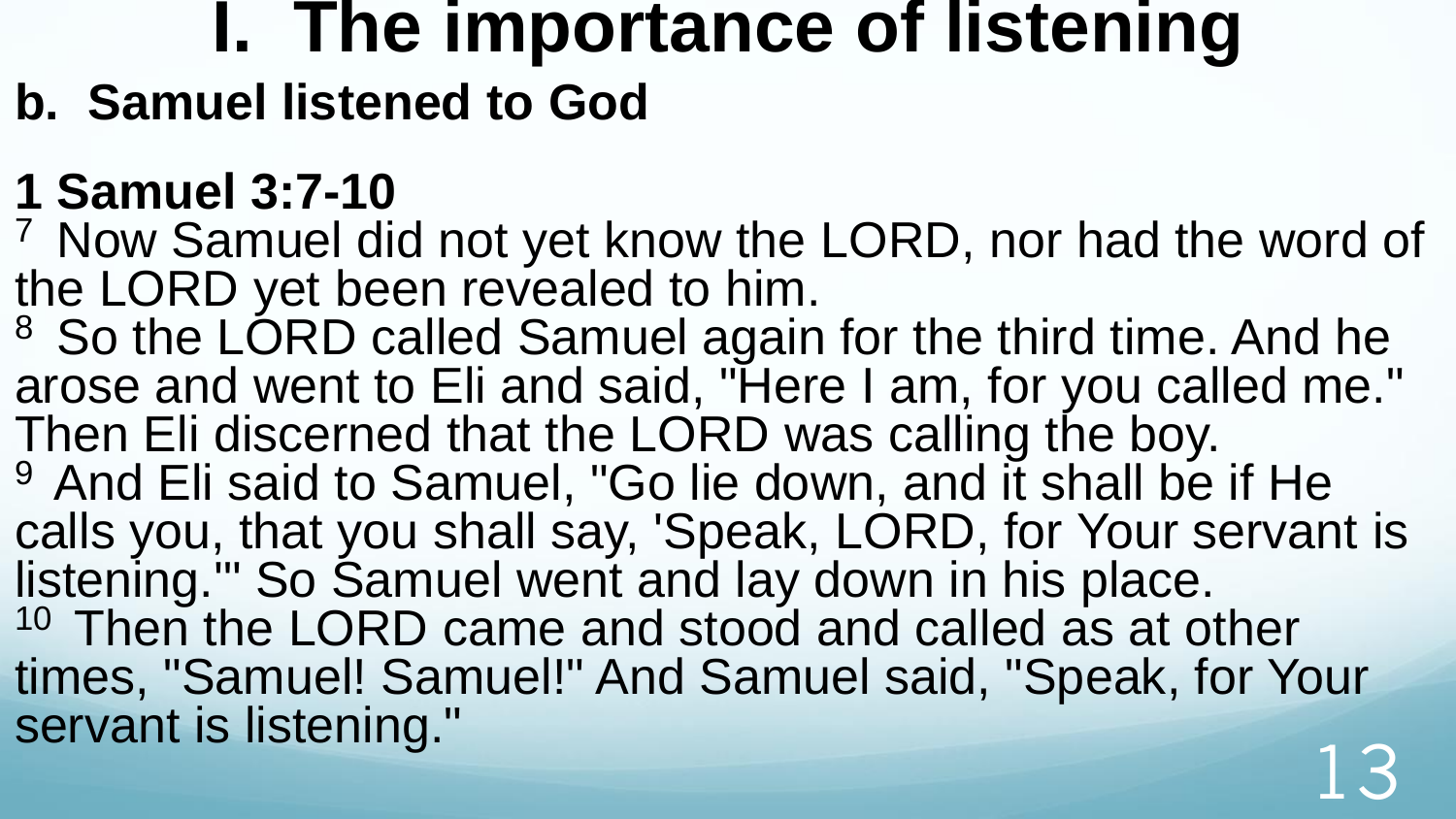**c. The crowds listening to Jesus Christ**

#### **Luke 20:41-47**

- <sup>41</sup>Then He said to them, "How *is it that* they say the Christ is David's son?
- <sup>42</sup> "For David himself says in the book of Psalms, 'THE LORD SAID TO MY LORD, "SIT AT MY RIGHT HAND,
- 43 UNTIL I MAKE YOUR ENEMIES A FOOTSTOOL FOR YOUR FEET."'
- 44 "Therefore David calls Him 'Lord,' and how is He his son?"
- $45$  And while all the people were listening, He said to the disciples, <sup>46</sup> "Beware of the scribes, who like to walk around in long robes, and love respectful greetings in the market places, and chief seats in the synagogues and places of honor at banquets,
- <sup>47</sup> who devour widows' houses, and for appearance's sake offer long prayers. These will receive greater condemnation."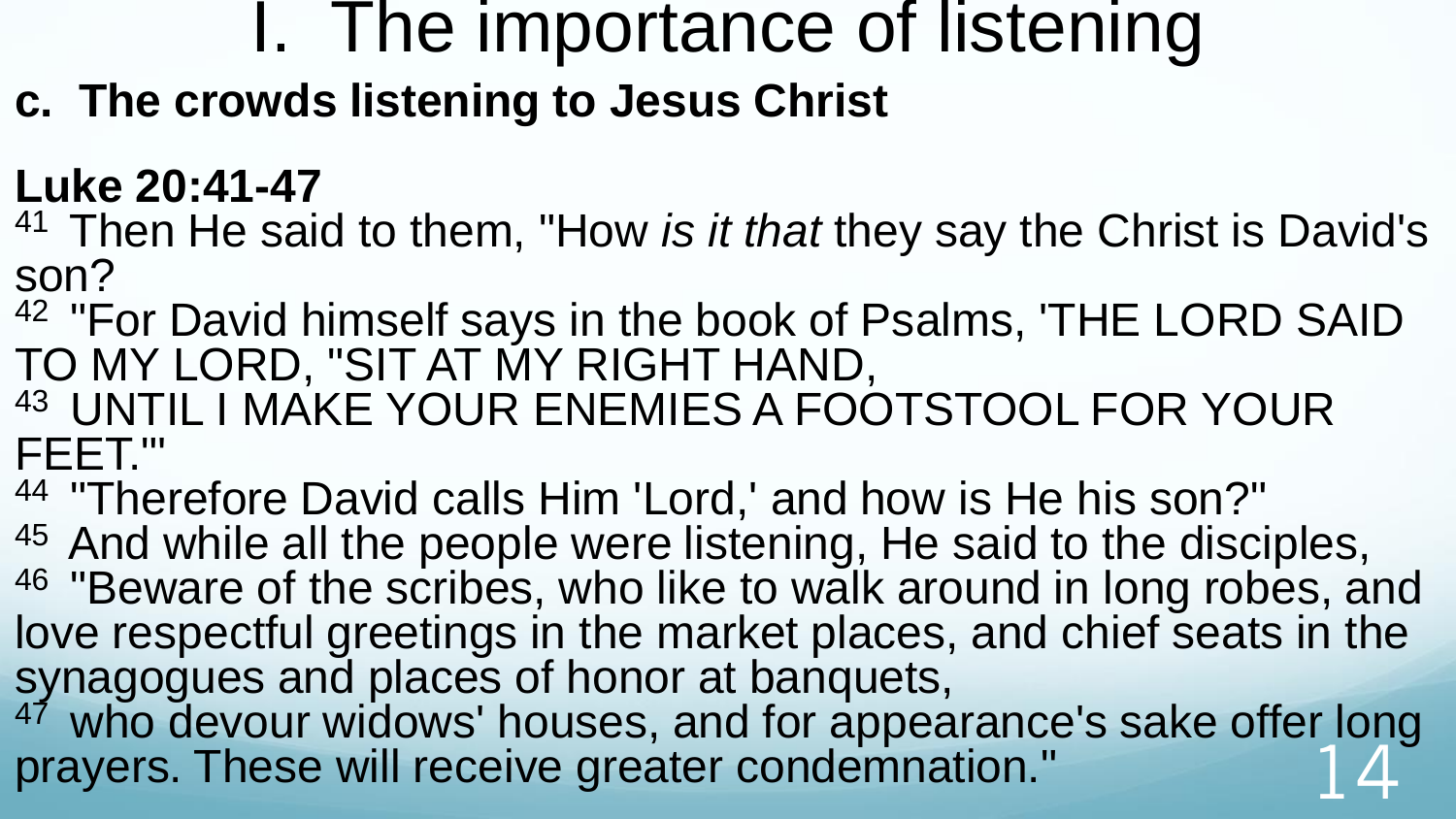**d. People listened to the Apostles**

# **Acts 16:14**

14 A woman named Lydia, from the city of Thyatira, a seller of purple fabrics, a worshiper of God, was listening; and the Lord opened her heart to respond to the things spoken by Paul.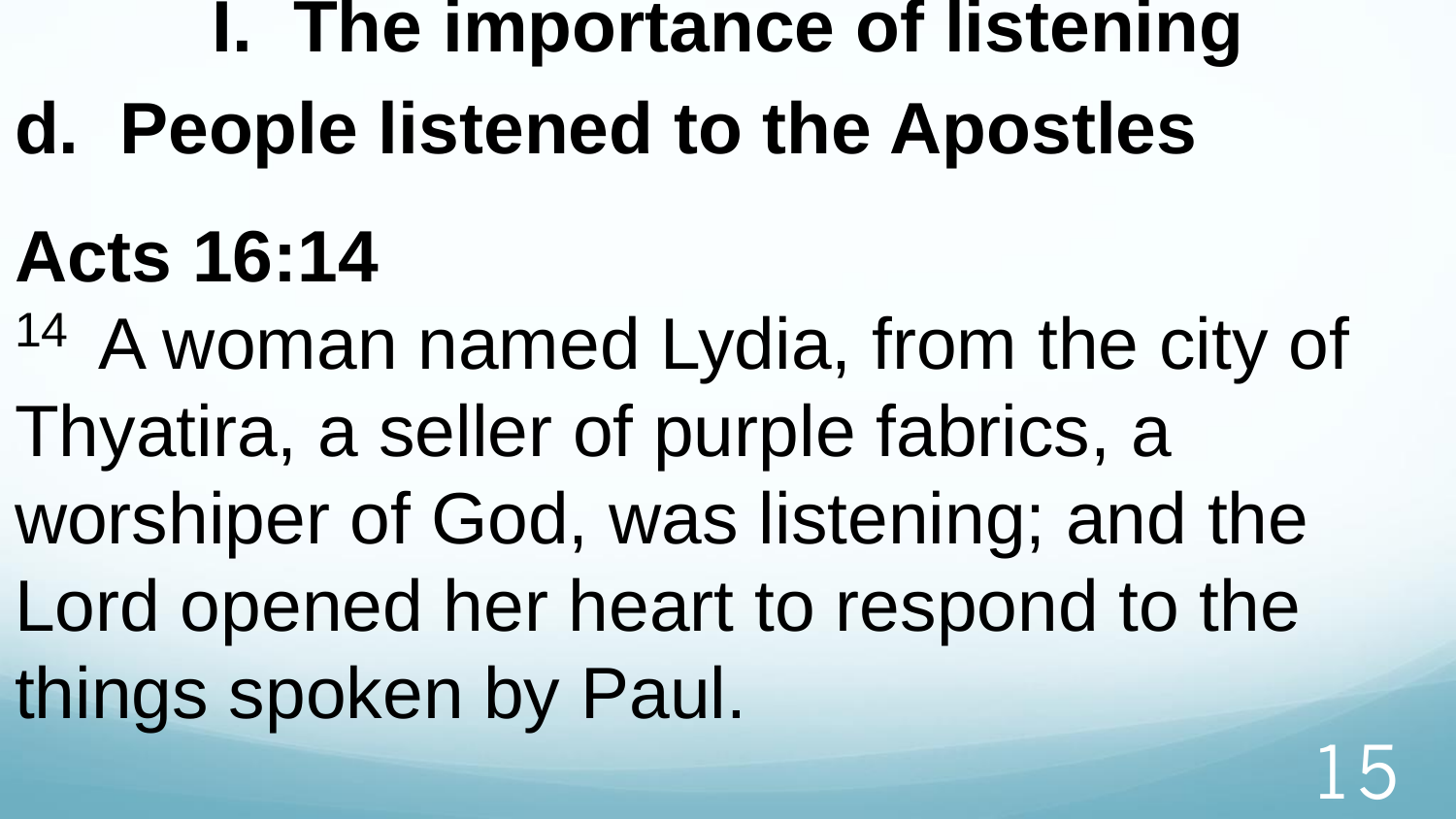## **I. The importance of listening A. Swift to Hear**

- **1. To God's word and his spokesmen**
- **2. To Jesus Christ**
- **3. To words of wisdom**
- **4. Believers should not listen to false prophets or ungodly suggestions**
- **5. The wicked refuse to listen to God** 16